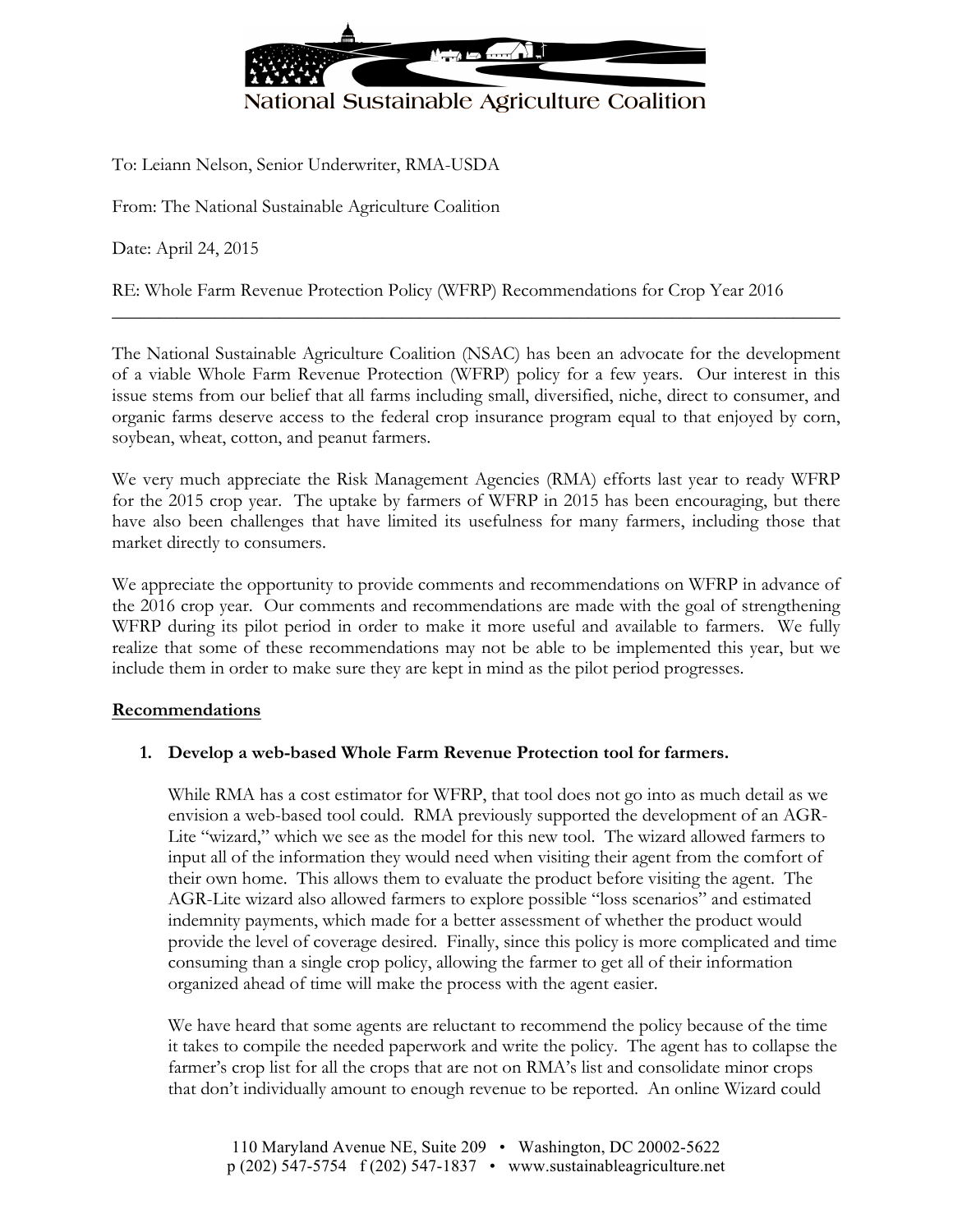shorten the time it takes to write the policy by showing the farmer what crops will need to be collapsed and consolidated.

The wizard can also help farmers identify issues early on that might prevent them from being able to purchase the policy, such as if they derive more than 35 percent of their revenue from livestock, or if they don't have enough diversity to be able to access discounts or the highest level of coverage.

# **2. Continue to seek out ways to make WFRP available to beginning farmers.**

We understand the need to have some historical data for a farm in order to rate a farmer's risk, but the requirement for five years of farm revenue data presents an un-scalable wall for many beginning farmers. We appreciate the allowance for using the revenue from prior owners, but in many cases this information is not available to use. Many new and beginning farmers with whom we work are farming land that doesn't have the appropriate history or is being returned to farming and has no recent revenue history.

There is also a bit of irony in the juxtaposition of the current five-year requirement for WFRP and the new farm bill provision for a 10 percent premium subsidy bonus for beginning farmers for the first five years they have insurable crops and livestock. This combination of current policies is saying, in effect, that you are eligible for single crop insurance products, with a bonus, but are ineligible for insurance for diversified operations, notwithstanding the positive risk and economic benefits of diversification. In fact, if you choose diversification, you are surrendering your opportunity to benefit from the beginning farmer crop insurance incentive. In our view, this is both unwise and unfair.

We suggest that RMA require only three years of historical data for beginning farmers. Premiums could be increased, if necessary, for actuarial soundness.

A shortened revenue history requirement could also help address concerns that WFRP does not work for rapidly growing operations including existing grain farms that want to diversify into new crops (i.e. specialty crops/livestock) to take advantage of growing demand for local and regional food.

An alternative, that would likely take longer, would be to develop transitional revenue factors to function similarly to transitional yields used for individual crop policies.

We also encourage RMA to work with FSA to explore how Non-insured Disaster Assistance Program (NAP), including buy up coverage, could serve as a bridge to WFRP. For instance, NAP record keeping requirements could be set up to mimic what would be required for WFRP so that in five years a NAP users would be ready for WFRP.

# **3. Simplify and streamline the reporting and recordkeeping requirements for WFRP, including process for determining individual crop prices for the Farm Operation Report.**

For farms that are highly diversified or that sell into multiple streams (direct to consumer, CSA, and wholesale), purchasing a WFRP policy can be a daunting task.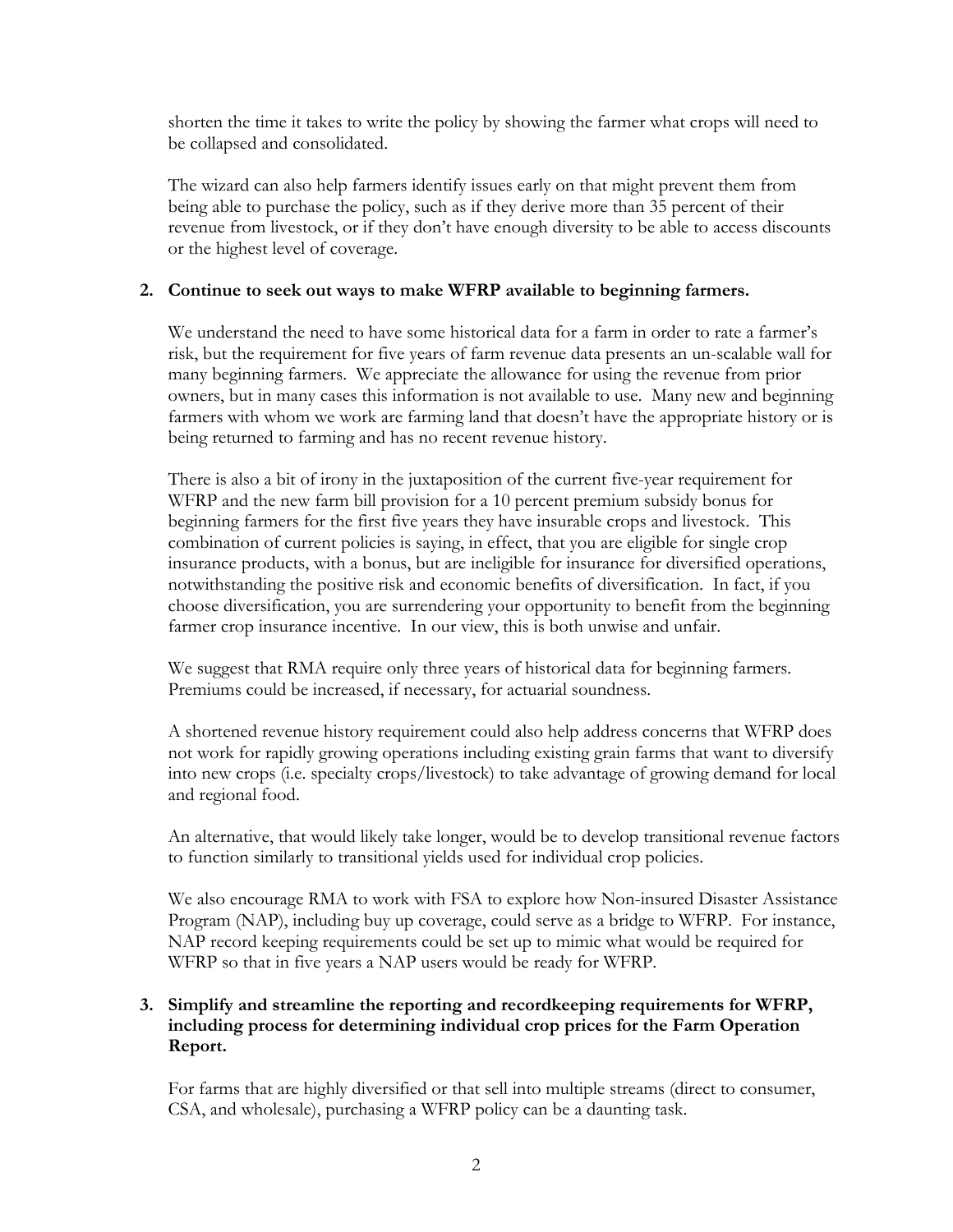Farms that grow a couple dozen crops and sell them into multiple channels for different prices have a hard time using WFRP because the price obtained from each stream is different. Many farms that have CSA's also sell in other channels, and for CSAs it is very hard to calculate the value of each crop since they are not paid for separately.

It can also be a very time consuming policy for crop insurance agents, which makes some of them disinclined to recommend the policy. In order to determine the premium the insurance agent has to collapse the farmer's crop list for all the crops that are not on RMA's list and consolidate minor crops that don't amount to enough revenue to be reported separately. If the farmer's records for each crop and each market type are not in great shape, this process can take a long time.

There is concern that when it comes time to approve an indemnity and a farmer has recorded a price on their Farmer Operations Report that appears higher than other farms in the area, they could have their claim denied for lack of adequate price evidence.

We appreciate the addition of guidance to the WFRP handbook on the types of records needed to support the prices entered into the Farm Operation Report. We understand that this list is not intended to be a hierarchy and support that not being the case.

Given the complicated nature of the application process it could simplify the reporting process to allow farmers to use the documented average price for the proceeding year or a contract price and the average price for a crop across all marketing channels and crop varieties for the intended expected value of the commodity. While the ability of farmers to insure their crop for the actual price they receive is an important element of WFRP, for highly diversified farms, that may not be feasible or desired.

We also recommend RMA eliminate the mid-growing season, Revised Farm Operation Report. Requiring its completion at the busiest time of year, gives one more reason to avoid the policy. Given the level of detail required in the initial Farm Operation Report it is unclear if the mid-season report is really needed.

# **4. Return to the definition of qualified causes of loss included in the AGR-Lite policy by amending the policy handbook's definition of loss (Section 91, first paragraph, page 45)**

"WFRP provides protection against the loss of approved revenue due to unavoidable natural causes or market fluctuations that cause a loss in revenue that occur during the insurance period. A decline in local market price will NORMALLY be presumed to be from unavoidable natural causes. unless the AIP or FCIC specifically identifies a man-made cause that resulted in a measurable change in the price. A decline in local market price due to manmade causes is not an insurable cause of loss."

This change will also necessitate striking item 16 from the list of uninsurable causes of loss since market fluctuations are an insurable cause of loss even if most often caused by natural causes.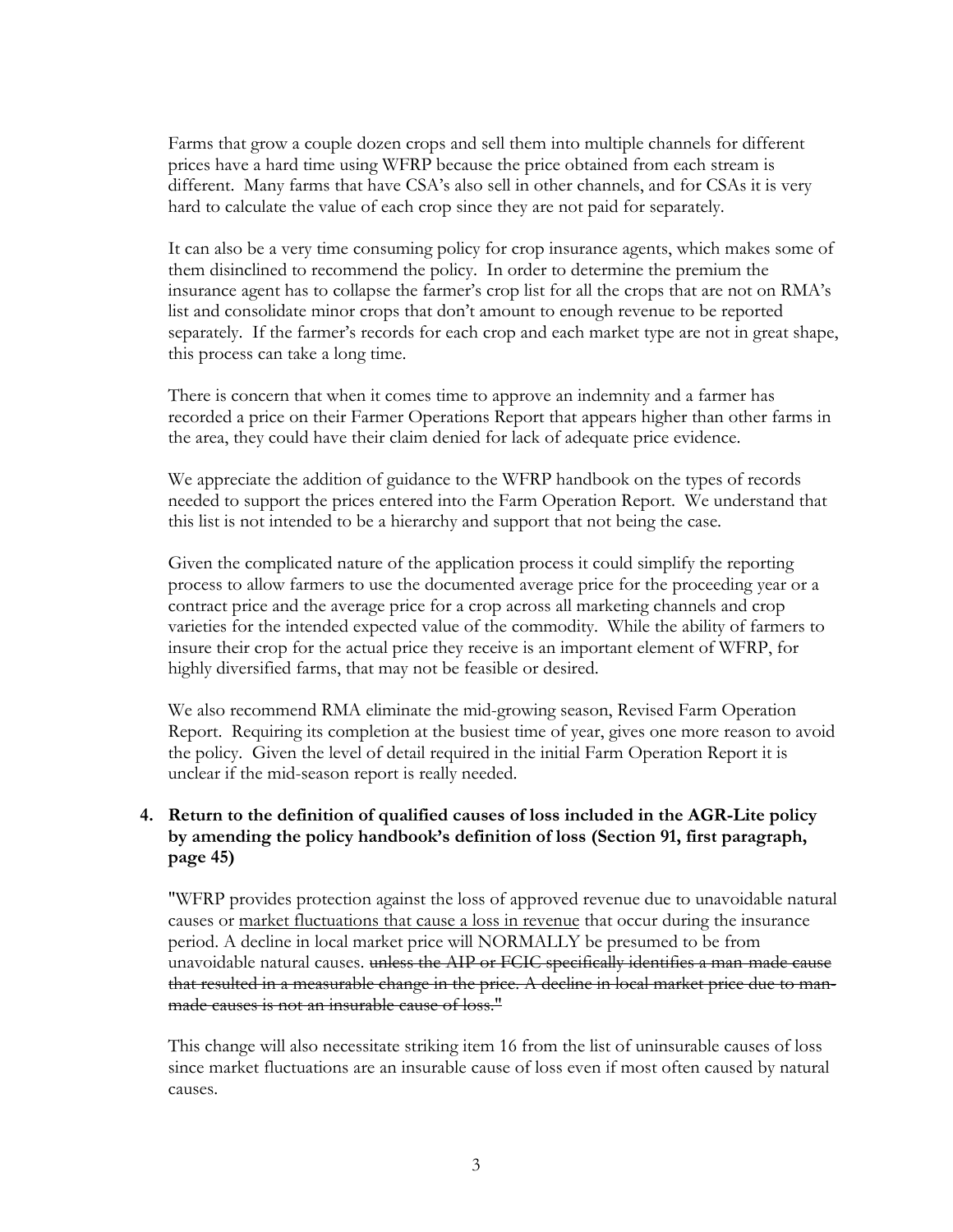(16) Decline in local market prices due to man-made causes.

## **5. Strike item 12, page 46 from the list of uninsurable losses in the WFRP policy handbook.**

This item on the list of uninsurable losses should either be struck or clarified. This is related to recommendation 3 above. This appears to imply that if you sell a product at a higher or lower price than some "established" local market value then the revenue generated by that product is uninsurable? A farmer holding this policy has no more control of the local price than a corn farmer has over price, but nonetheless a corn farmer is protected in a revenue policy by clauses that protect them in case of price changes as well as yield changes.

(14) Failure to obtain a price for any commodity that is reflective of the local market value.

### **6. Clarify procedures for farms that operate CSA's but also market in other ways.**

While we understand that CSAs traditionally act as their own informal insurance policy, many farmers the operate CSA's also direct market and sell into the wholesale market. CSA's are often an entry point into farming for those that don't have the capital, land, insurance, or access to market their crops in other ways. A single crop can have a different price based on how it marketed CSA, wholesale, or direct to consumer. In the case of the CSA, that price can be extremely difficult to document since consumers receive a variety of crops for a set number of weeks in exchange for a single payment.

Farmers that operate CSA's and market their crops in other ways should still able to purchase a WFRP policy even if the CSA portion of their crop is not eligible to be covered.

We recommend that RMA provide the ability for these producers to insure the non-CSA portion of tier crop in a simple and straightforward manner.

If this recommendation cannot be adopted and CSA crops need to be included in the policy, we would then recommend that RMA develop a method for farmers to estimate an expected value for crops in the CSA. It is extremely difficult for a farmer to develop a price for CSA crops since they are not sold individually. Allowing a substitute price from another marketing channel could do this. Allowing them to use the mixed vegetable commodity code (0956) for the CSA portion of the production could be another option.

## **7. Expand WFRP to every state.**

Secretary Vilsack indicated in his written testimony before the Senate Agriculture Committee on February 24th that he expects WFRP to be expanded to every state for the 2016 crop year. We support the expansion of WFRP to every state. The policy cannot be truly successful unless all farmers have access.

#### **8. Continue to expand the WFRP crop list to avoid the need to lump commodities.**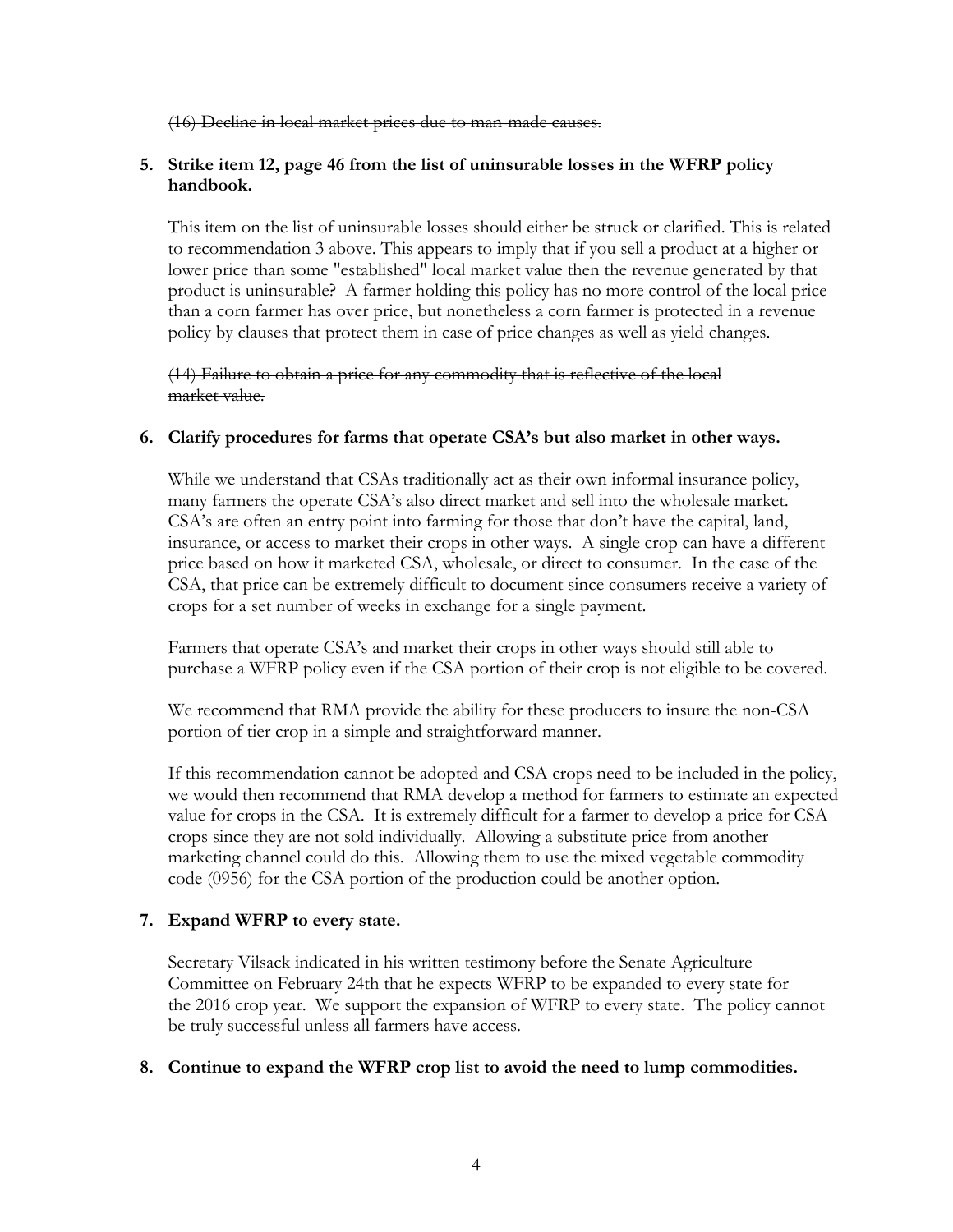First, we want to thank you for your quick response to concerns that RMA's WFRP crop list had only a limited number of crops available in some states.

When the WFRP system does not list a crop, the farmer, using the cost estimator, or the agent, when calculating the premium, must utilize the "other …" categories in order to calculate the premium. This necessitates the lumping of crops into the "other ..." categories, which reduces the credited diversity of the farm.

As a result of this lumping a farmer's premiums could be higher than their actual level of diversity requires. The "other…" categories also have a higher risk rating because the crop is unknown, which increases premiums.

In some cases lumping can eliminate access to the full subsidy, diversity discount, or highest coverage levels.

### **9. Eliminate the 35 percent maximum on the amount of revenue from livestock and instead lower the \$1 million cap.**

We recommend the elimination of the 35 percent cap on revenue from livestock and would instead suggest a simple flat dollar cap at a level less than the current \$1 million (perhaps \$500,000 with a separate higher cap for dairy). Because of the high value attached to livestock relative to grain crops , a diversified small grain and hog operation can cause a farm to exceed the 35 percent cap, closing off WFRP to many diversified farmers. For example a \$500,000 cap would still allow a diversified farmer with a 60-sow farrow to finish operation to triple in size and still qualify. Lowering the dollar cap would also reduce the risk of eliminating the 35 percent cap so that the largest livestock operations that are not truly diversified cannot take advantage of the program.

# **10. In partnership with FSA, develop and fund a train-the-trainer program for WFRP and NAP.**

NSAC was pleased to see that many of RMA's Risk Management Education Partnership agreements went to organizations that are educating farmers on WFRP. However, we feel that a joint effort between RMA and FSA to fund outreach on each of these agency's risk management tools would be beneficial to farmers.

We recommend that RMA partner with FSA to develop a comprehensive train-the-trainer program to cross-train NGOs, FSA, RMA, Extension, and insurance agents on both NAP and WFRP in order to increase participation in both programs. FSA agents should be trained in WFRP requirements so they encourage NAP users to keep good records and also so they can help guide producers to the program that works best for them.

This could potentially be accomplished through cooperative agreements funded by RMA's Risk Management Education Partnership program, interagency agreements, the new Bridges to Opportunities initiative, and possibly also via the NIFA regional Risk Management Education RFAs. We recommend an agreement be struck and funding identified in the coming months, with roll out beginning by late summer or early fall.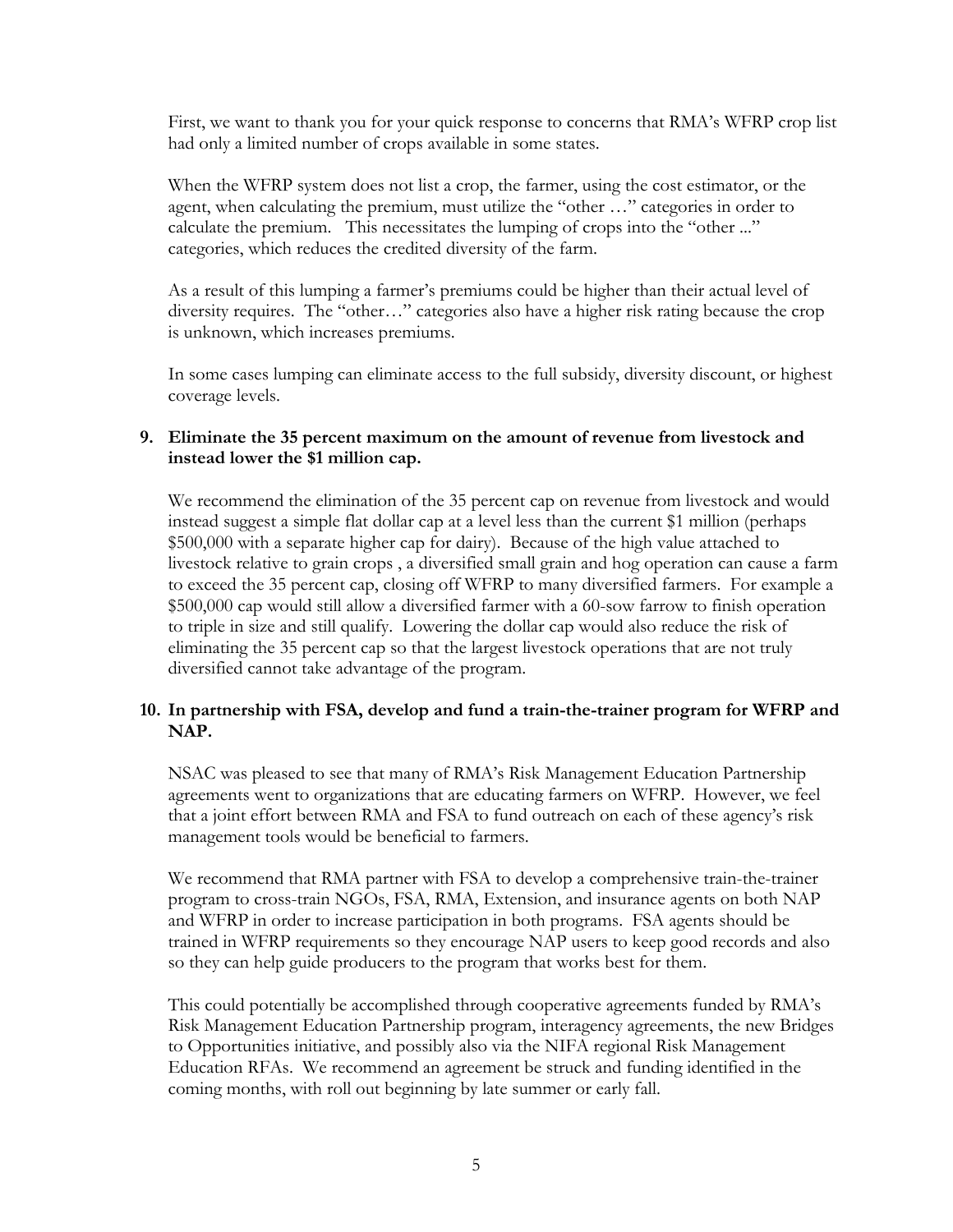## **11. Modify or remove the requirement that farmers spend at least 70 percent of historical expenses.**

While we understand the need to include controls on moral hazards, WFRP is the only crop insurance policy to have this requirement. Including this provision could require farmers to spend money on a crop when it has already been lost, wasting their money and time when they are likely most in need of help. For example, there was a grower in Idaho who had an AGR-lite policy and a substantial part of his gross income came from grape production that was destroyed by a severe freeze and then he fell below on average expenses and got his indemnity lowered. The possibility of this happening is real.

When a wheat grower in North Dakota buys a wheat revenue policy, there is no check on whether that wheat grower spent at least 70% of their historic average expenses during the year of insurance as check on moral hazard.

Having this requirement can create a perverse incentive to seek to lower one's costs of production, lest they jeopardize their insurance benefits. The costs of some inputs can swing widely, which could also cause a farmer to fall below this, apparently, arbitrary number.

### **12. Consider ways to encourage agents to not steer farmers away from WFRP.**

Crop Insurance Agents are required to write WFRP policies, but this doesn't mean they are required to promote it or encourage farmers that qualify to consider the product.

We have heard that some agents steer farmers away from WFRP. This can happen for a variety of reason, but one that could be addressed is the extended amount of time an agent has to spend with a farmer to fill out WFRP's required documents. WFRP takes longer than other polices to write, which means that some agents won't or don't take the time to learn it or write it.

We recommend that RMA explore ways to compensate agents for the increased amount of time WFRP takes to write compared to single crop revenue policies. This could be done through the Standard Reinsurance Agreement, by providing greater compensation for writing WFRP policies.

## **13. Conduct and evaluation of why the vast majority of the WFRP polices sold in 2014 were in five states (WA, ID, OR, MT, and NC).**

An evaluation of why WFRP has been most popular in these states could inform future efforts to improve the policy. It is likely just a few agents are responsible for many of these policies in these states, so it should not be difficult to conduct interviews with them.

## **14. Eliminate the requirement for summarized weighted averages within a commodity code.**

After having made the applicant go through the complicated exercise of separating out subtypes of commodities they are then required to utilize a summarized weighted average. This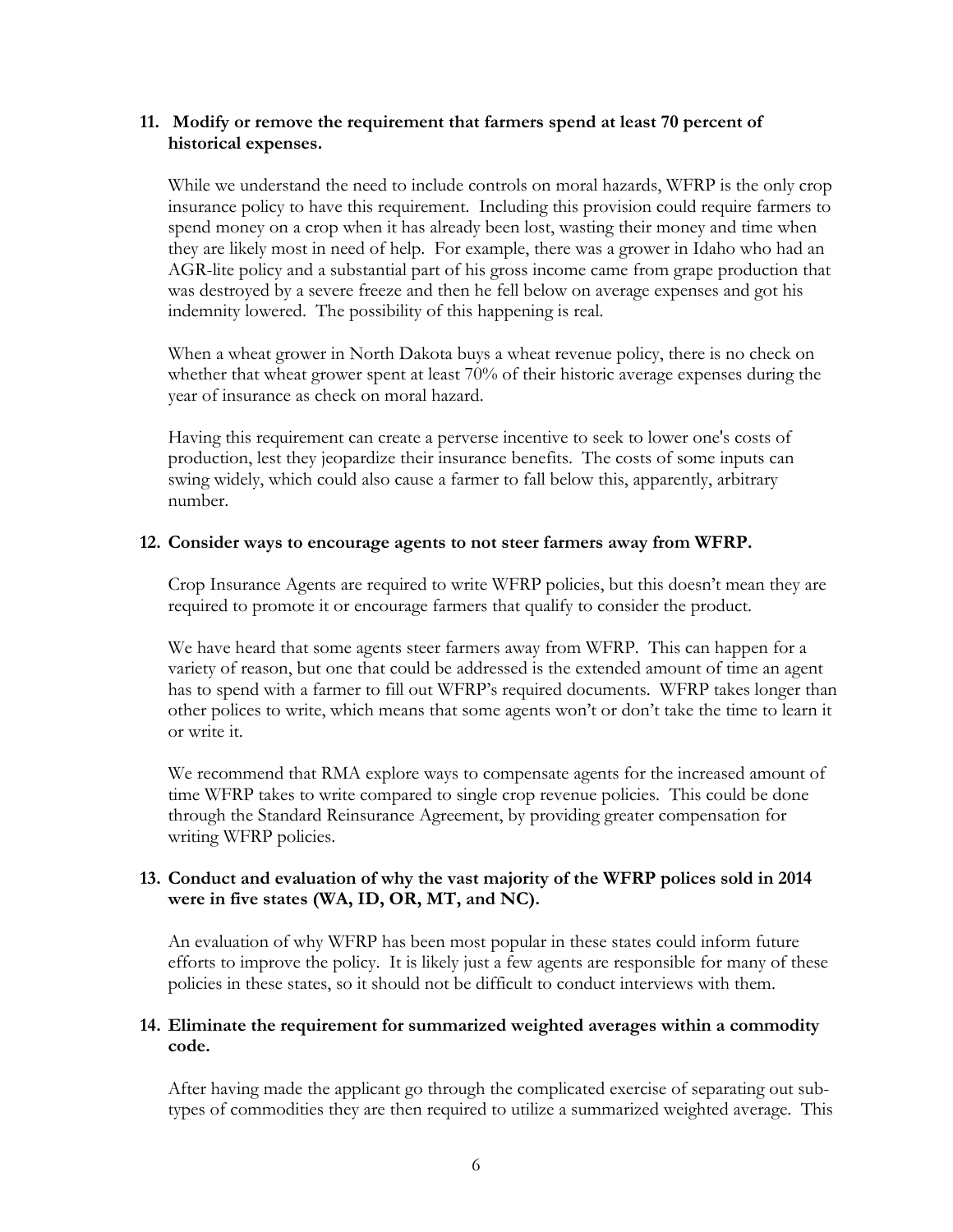information is all summed into the approved revenue so there is no need to break it out like this in the first place.

### **15. Eliminate the lag year.**

The lag year is required between the current years and 5-year of tax records because it is assumed producers won't have taxes filed for the previous year before the sales closing date. However, we hear from farmers that they can and have filed their taxes for the previous year before the sales closing date on WFRP.

RMA should require the lag year only if the applicant hasn't completed their taxes for the previous year. If the producer has completed taxes, the 5 most recent years should be allowed.

### **16. Raise the minimum commodity count to two.**

While a farmer must have at least two commodities in order to receive the highest subsidy and must have three in order to access the highest coverage levels, we recommend requiring two commodities in order to purchase a WFRP policy at all.

The minimum commodity count should be increased to two commodities in order for a farm to be eligibile for a WFRP policy for the 50 -75% coverage levels. (while still maintaining the "other "revenue insurance and necessary potato limitations). This would be a small step towards assuring that the policy serves diversified crop and mixed crop and livestock farmers rather than specialized farmers who only grow one commodity for which alternative single-crops based policies offer a better alternative.

## **17. Allow those purchasing WFRP policies to purchase a CAT level individual policy.**

If a producer has purchased a CAT policy and they receive a CAT payment; that revenue would be deduct from their revenue to count under WFRP. This ensures that a farmer does not receive a double payment for the same loss.

## **18. Provide replant payments for non-annual crops.**

We have heard from at least one agent who had a farmer who could have benefited from WFRP if non-annual crops were eligible for replant coverage. (this probably about bi-annual crops like alfalfa that are replanted every few years)

## **19. Push back the sales closing date for all areas to March 15.**

We have heard from some agents that pushing the closing date for WFRP back to March 15 would be helpful because there would be more time sell the policy after farmers have filed their taxes.

## **20. Do not allow for a cropping practice to be the basis of increasing the commodity count for a single crop.**